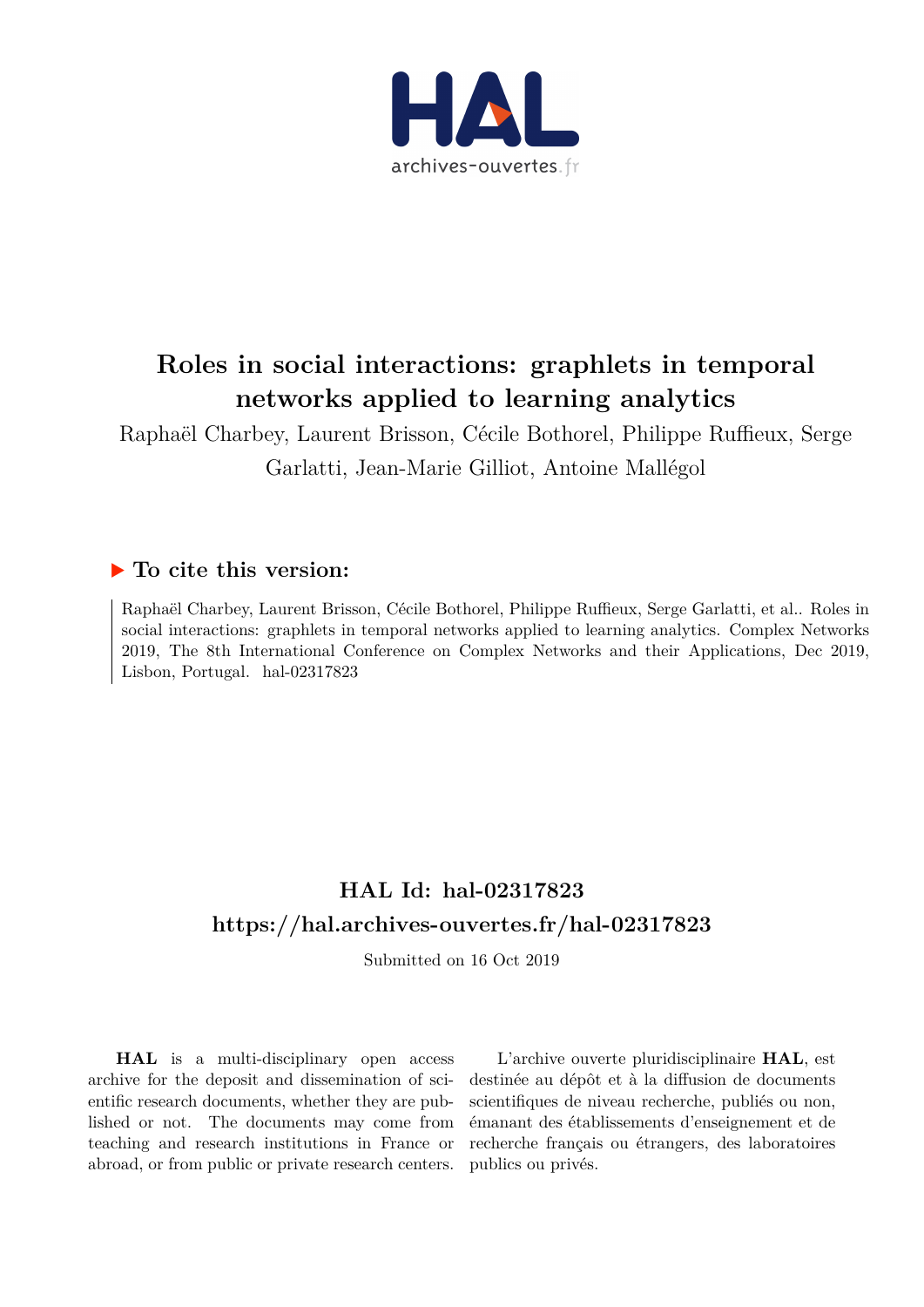## Roles in social interactions: graphlets in temporal networks applied to learning analytics

Raphaël Charbey<sup>1</sup>, Laurent Brisson<sup>1</sup>, Cécile Bothorel<sup>1</sup>, Philippe Ruffieux<sup>2</sup>, Serge Garlatti<sup>1</sup>, Jean-Marie Gilliot<sup>1</sup>, and Antoine Mallégol<sup>1</sup>

<sup>1</sup> IMT Atlantique, Lab-STICC UMR CNRS 6285, F-29238 Brest, France firstname.name@imt-atlantique.fr

 $2$  Usages du numérique et Didactique de l'informatique (MUNDI), Av. des Bains 21, CH 1014 Lausanne VD, Switzerland

http://www.sqily.com

Abstract. There is a growing interest in how data generated in learning platforms, especially the interaction data, can be used to improve teaching and learning. Social network analysis and machine learning methods take advantage of network topology to detect relational patterns and model interaction behaviors. Specifically, small induced subgraphs called graphlets, provide an efficient topological description of the way each node is embedded in the meso-scale structure of a network. Here we propose to detect the roles occupied by the different participants, students and teachers, in the successive phases of courses modeled by a sequence of static snapshots. The detected positions, obtained thanks to graphlet enumeration combined with a clustering method, reveal the different roles observed in each snapshot. We also track the role changes through the overall sequence of snapshots. We apply our method to the Sqily platform and describe the mutual skill validation process. The detected roles, the transitions between roles and a overall visualization through Sankey diagrams help interpreting the course dynamics. We found that some roles act like necessary steps to engage students within an active exchange process with their classmates.

Keywords: temporal networks, social interactions, motifs, graphlets, learning analytics, role detection

#### 1 Introduction

Networks provide a framework for studying complex systems in a broad set of fields, ranging from biology, telecommunication to social networks and e-learning. Actors and their relationships are modeled as graphs, where edges represent friendship or any kind of interaction. For example in the field of e-learning, as it is now well accepted that a student's collaboration [7] is central for facilitating the learning process, learning platforms propose discussion forums and social networking facilities [6], and teachers are encouraged to design pedagogical activities involving interactions between learners. Social Learning Analytics [9] denotes a growing interest in managing interaction data, in order to improve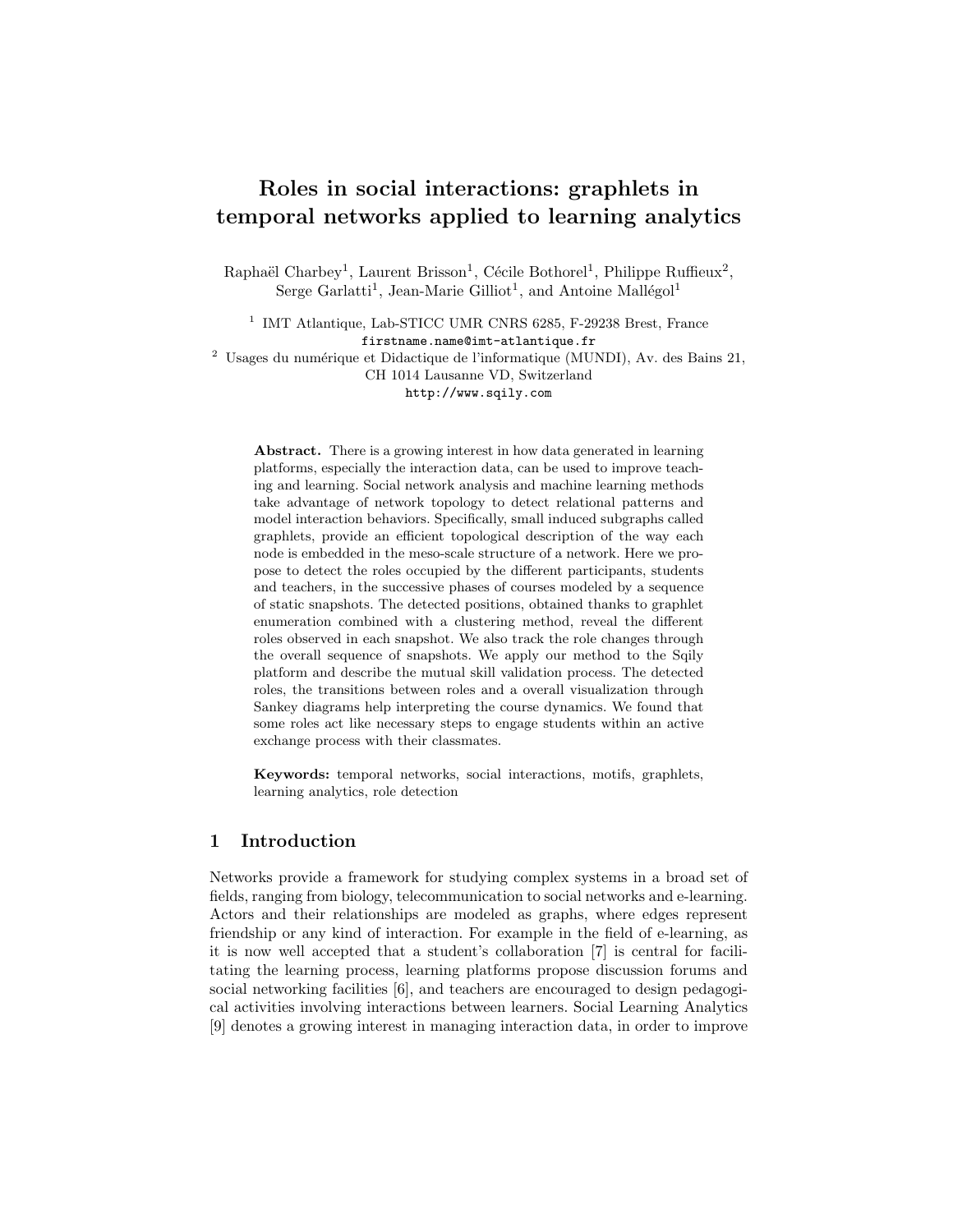#### 2 Raphaël Charbey et al.

teaching and learning, to assist educational institutions in increasing student retention and improving student success.

Network properties such as density, centrality, and degrees are very helpful for understanding the structure of a peer network, e.g. how students engage in learning and performance, both as individuals and as groups [22]. But detecting and interpreting patterns of exchanges that occur between the students is another step to understand the dynamics and identify or predict problematic situations. Understanding these patterns will help us understanding the course organisation and the role of each individual within the overall organisation.

The patterns of exchanges are likely to be detected through induced subgraph enumeration, that offers a competitive as well as an intuitive insight of the meso-scale structure of networks and allows for characterizing them relatively from one another. The induced subgraphs, also known a graphlets, also provide a native role detection support since nodes can be characterized by their positions in the graphlets. By studying the node roles in the successive phases of a temporal network, which can be modeled by a sequence of static graphs, one can understand their evolution and the way they transit from a role to another.

Contributions In this article, we provide a methodology for describing interaction networks in a dynamic way at node level. We first show how to find graphlets in static networks. We then consider the problem of role detection. The position of a node in a graphlet describes the place it occupies in its neighborhood. We use a graphlet-based node embedding method which explicitly counts its different positions occupied in interaction schemes involving 3 nodes. Then we provide a data-driven way to build interaction profiles as a combination of positions representing the different role specific to the considered network.

In temporal networks, nodes are involved in different graphlets, and therefore roles, as time goes by. We discretize time by converting temporal information on edges, i.e. the timestamp when the interactions occurred, into a sequence of static networks called snapshots. By assigning roles to nodes during each snapshot, our analytical approach explores how they move from one role to another. Finally we propose a longitudinal visualization, with Sankey diagrams, of the transitions from one role to another throughout the life of a temporal network.

We apply this methodology to e-learning data from the Sqily platform dedicated to the mutual validation of skills. We thus illustrate how interaction patterns (based on the validation of skills) can make it possible to associate roles with learner behaviors. Static and dynamic analyses of these roles thus provide students and teachers with useful insights.

#### 2 Related work

Networks and learning analytics Social network analysis (SNA) has proven extremely powerful at describing and analysing network behaviors in e-learning. A systematic review of the literature on SNA in this field [4] covers more than 30 studies which analyze interaction patterns in forums and where centrality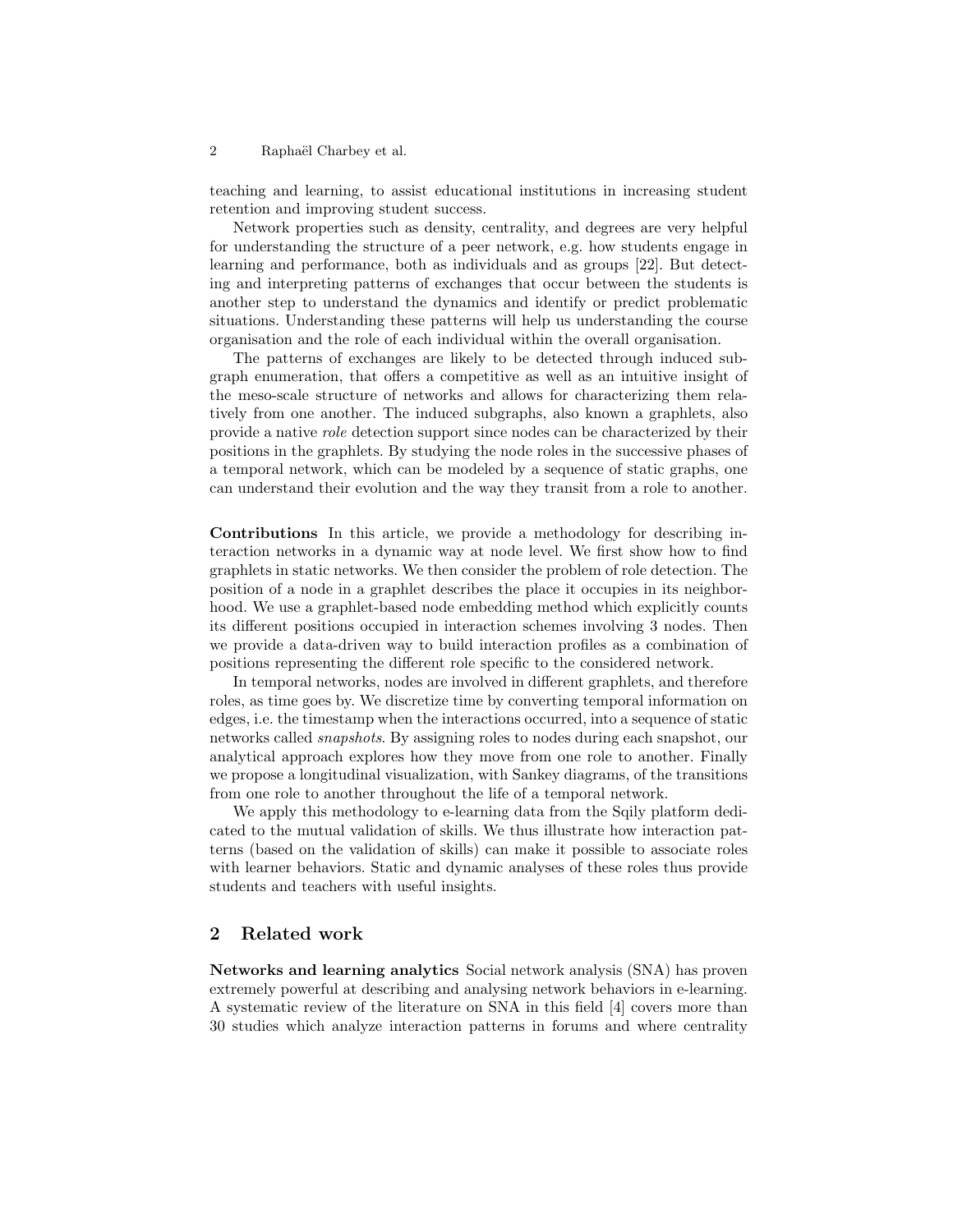and density measures are mostly used. For example, in [26], low or high in- or out-degree centrality scores exhibit popular students who provide comments to others, who are reflectors and good communicators in the learning process or play knowledge broker's roles. Let us note that most of these studies deal with very small graphs (only a few dozen nodes).

The visualization of networks is an approach to explain the nature of community dynamics. KISSME is an example of an interactive visualization tool of content-aware interactions among learners [27]. Behavioral links (contributions such as "reply", "reference" and "annotate") can be overlaid on the learner-time display to show how patterns of interaction change over time.

Motifs in temporal networks While dealing with large complex networks, one might need automatic ways to count and detect relevant, sometimes non obvious, behaviors. This is included in the scope of application of subgraph pattern detection in networks [12, 20]. In temporal networks, there is the constraint that edges have a timestamp, and the graphlets sought are induced subgraphs occurring in a wider network structure during specified time windows, with nodes interacting in an ordered sequence [13, 16]. When looking for motifs, we are interested in how many times each pattern occurs. An efficient counting of temporal graphlets is proposed in [21], along with a framework to compare the structure of several complex systems, e.g. they show that email exchanges and Facebook wall posts do not involve the same motifs and therefore reveal different communication behaviors.

In this work we are not interested in the sequences of interactions and temporal motifs, but more in the static motifs we observe at different phases of a teaching. instantiated in the learning analytics field, our goal is to understand with whom learners interact, and the evolution of their position in the group at different times during a course.

Subgraph enumeration and nodes embedding If we discretize time and study interactions on successive snapshots, i.e. successive static graphs that are the result of an aggregation of interactions occurring during specified time windows [1, 8], the detection of motifs then consists in searching for static patterns within these snapshots. Hulovatyy et al. have introduced patterns that cover several consecutive snapshots and the persistence of edges through time [14]. Braha and Bar-Yam have enumerated the subgraphs of consecutive networks as if they were static ones [3] which is the strategy we adopt since the nodes we are dealing with are not always active in consecutive snapshots.

Graphlets are very useful to exhaustively list interaction patterns through, for example, a systematic enumeration of all possible subgraphs of a chosen size. A network may be characterized by a vector composed of the relative frequency of each graphlet, the ratio between its number of appearances and the total number of graphlets in the network [23]. Another possible vector is based on the graphlet representativity, that is the ratio between its relative frequency within a network and its relative frequency within a set of networks [5]. Moreover they allow for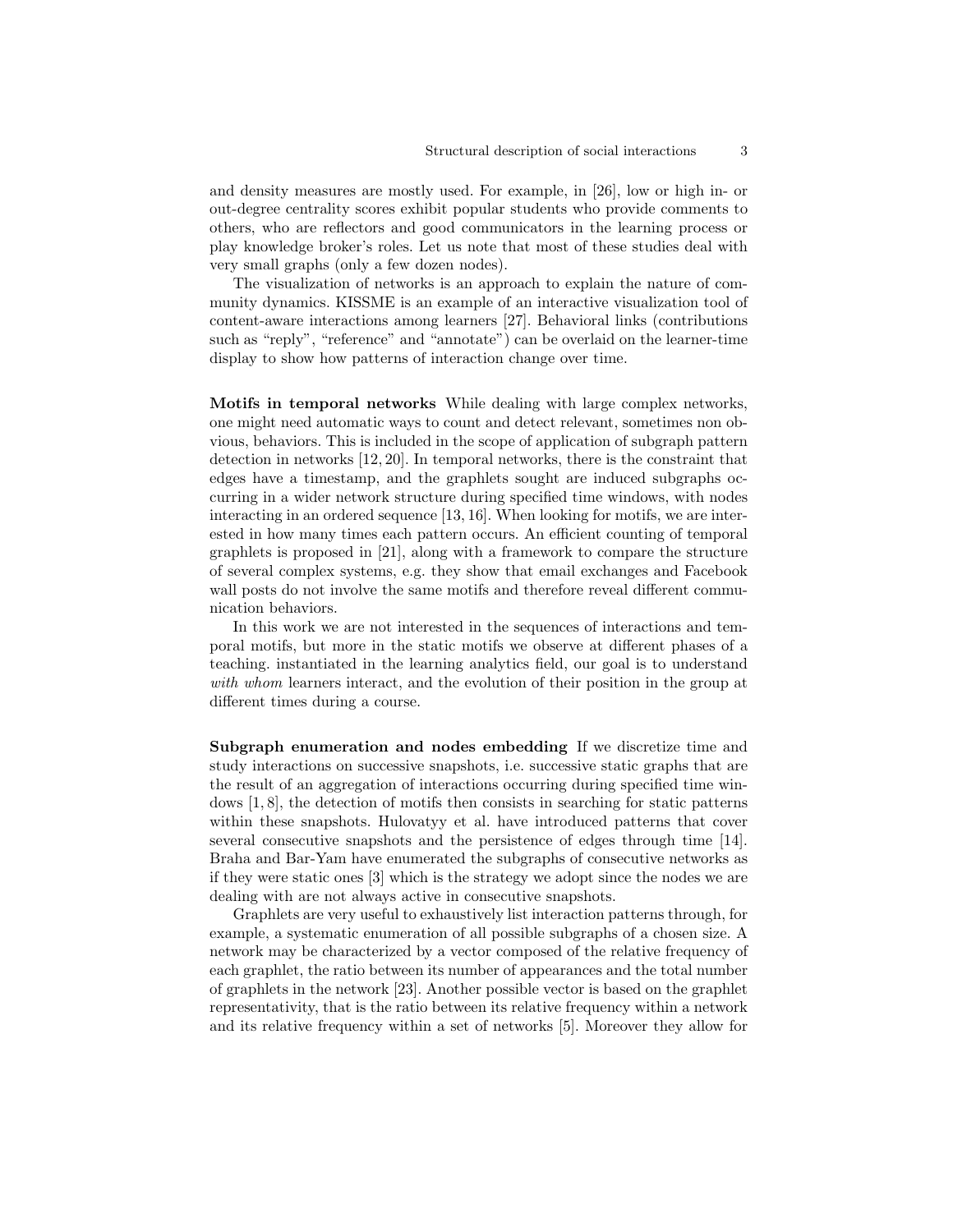4 Raphaël Charbey et al.

easy interpretation of the results. They also can be used as an embedding method to model nodes' neighborhood [19, 11]. By enumerating the positions (or orbits) in which nodes appear, the graphlets offer a way to compare their topological similarity.

### 3 Method

We define a temporal oriented graph  $G = (V, E)$  in which each edge  $(u, v, ts)$ means that the user  $u \in V$  interacts with the user  $v \in V$  at time ts. We discretize time by converting temporal information into a sequence of T snapshots. The interactions that occur during the period of each snapshot are aggregated leading to a set of T graphs  $\{G_1, \ldots, G_T\}$  where  $G_t$  is the directed graph representing the interactions between active nodes that occurred within the t-th time slice.

The first step of our proposal is to enumerate the different possible graphlets of size k and then search for them in the static graphs  $G_t$ . The second step is to compute position-based embeddings for the nodes in each  $G_t$  relatively to their positions within the different graphlets. Finally, a clustering step over the nodes vectors produce complex interaction profiles, mixing positions and exhibiting roles as distributions of frequencies of positions in graphlets.

Size  $k$  graphlet enumeration consists on visiting every possible combination of k nodes such that the subgraph induced by these nodes (the nodes themselves and all edges between them) is connected. Each of these subgraphs is then identified as isomorphic to one of the graphlets and the relative enumeration counter is incremented. The list of size-3 directed graphlets is presented in Figure 1.



Fig. 1. The 13 directed graphlets of size three and their respective positions depicted by shades of grey. In each graphlet, the nodes with the same colour are in the same position.

Every position is interesting to observe. Intuitively, appearing in the central  $\&$  or peripheral  $\&$  orbit of the star does not correspond to the same role, even though the graphlet is the same.

As our goal is to describe the different positions that nodes occupy over time, and in order to build snapshots that will lead to the role dynamics, we focus on the temporal separation between two events as a referee for time discretization. We consider that a time window  $\delta$  without any interaction is the marker of a break in the network dynamics which would result in an other organization. Each snapshot  $G_t$  therefore corresponds to a sequence of events so that two consecutive events are separated with less than  $\delta$ .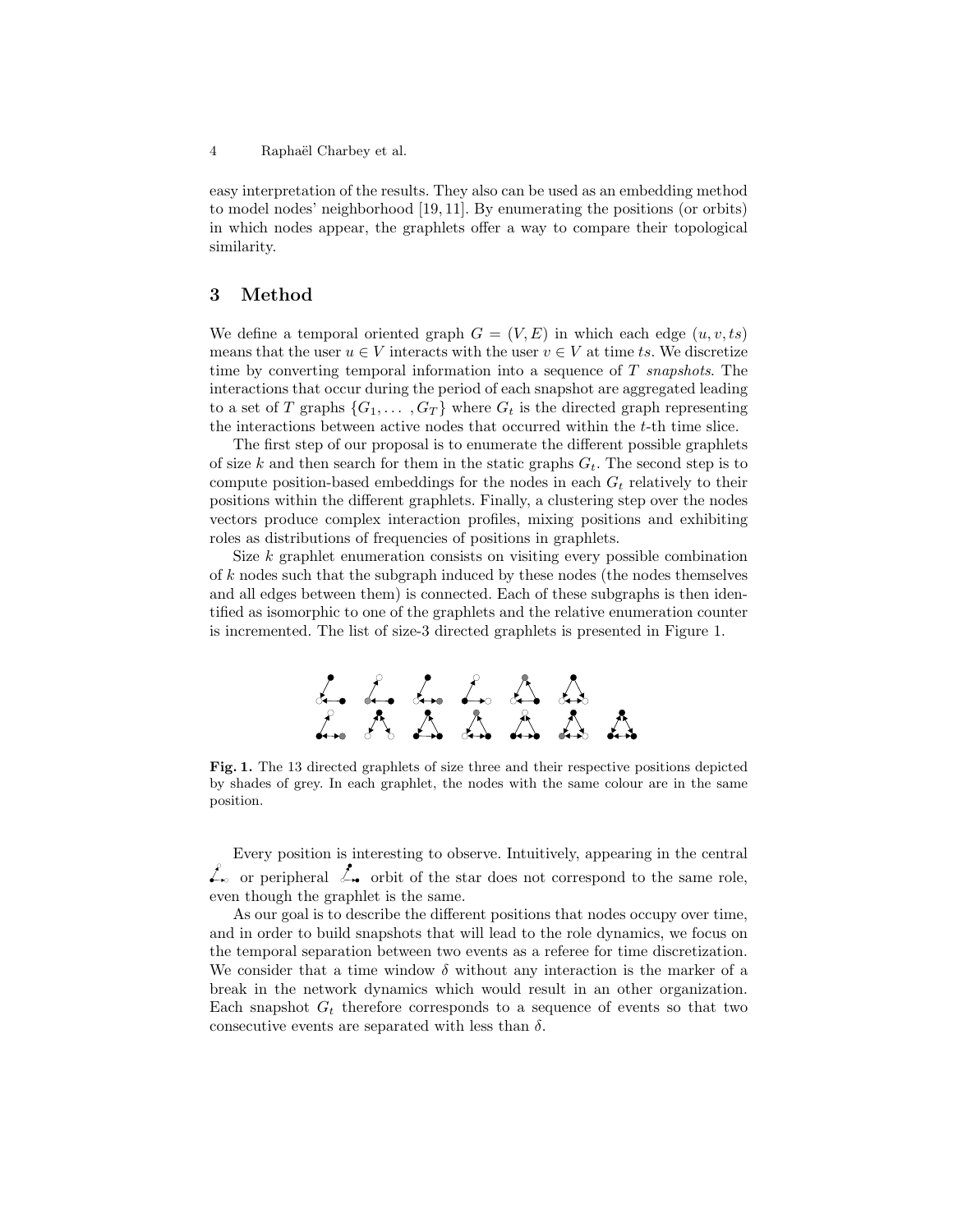On each snapshot, we enumerate the positions of each of their nodes using Fanmod process [28]. Then comes the step of nodes embedding. For each node in each snapshot, we compute the frequency of each of its positions as follows: the frequency of a vertex  $v$  in a position  $p$  is the ratio of the number of appearances of  $v$  in  $p$  with the total number of appearances of  $v$  in any position. This embedding is an adaptation of a popular graphlet-based network embedding [23] to the position level.

The set of position-based vectors are the exhaustive list of the different distributions of positions held by nodes, compiling the exhaustive set of behaviors detected at the different periods of the lifetime of the current temporal network. By applying the kMeans algorithm [17, 18] to these vectors, we obtain clusters of similar distributions of positions. The clustering produced by this algorithm is dependent on its initialization step and the number of clusters  $k$  that is given as a parameter. Therefore we run the algorithm a hundred times for each value of k between 1 and 20 and kept the best result in term of the silhouette score [24].

The resulting clusters define sets of nodes whose embeddings are similar. In our mutual validation course case-study, a user's embedding describes how s/he collaborate with others, by validating or being validated, and by whom. Through the experiment detailed in the next section, we will illustrate the power of expressiveness of positions in graphlets.

#### 4 Case study from the Sqily platform

This case study focuses on interactions on the Sqily<sup>3</sup> learning platform, whose particularity is to promote the mutual validation of skills. We first show how we constructed a dataset from the available information on the mutual validation of skills, then we present the topological roles extracted by our method by linking them to the corresponding student behaviors. Finally, we conduct a longitudinal study that highlights the value of these roles in exploring the dynamics of interactions.

#### 4.1 Mutual validation of skills

In this context we use the term skills in the broad sense, i.e. knowledge, capacities, know-how and professional skills. The principle of mutual validation of skills is to encourage the learner to adopt a reflective approach: s/he must mobilize her/his newly acquired skills in order to explain them and help other students acquiring them. The learner thus puts herself/himself in the role traditionally assigned to the teacher and deepens her/his skills.

The mutual validation of skills has two inspirations: mutual teaching [10] (verbalizing knowledge, exchanging with peers, improving understanding through repetition) and knowledge trees [2] (graphic representation of competencies,

<sup>3</sup> http://www.sqily.com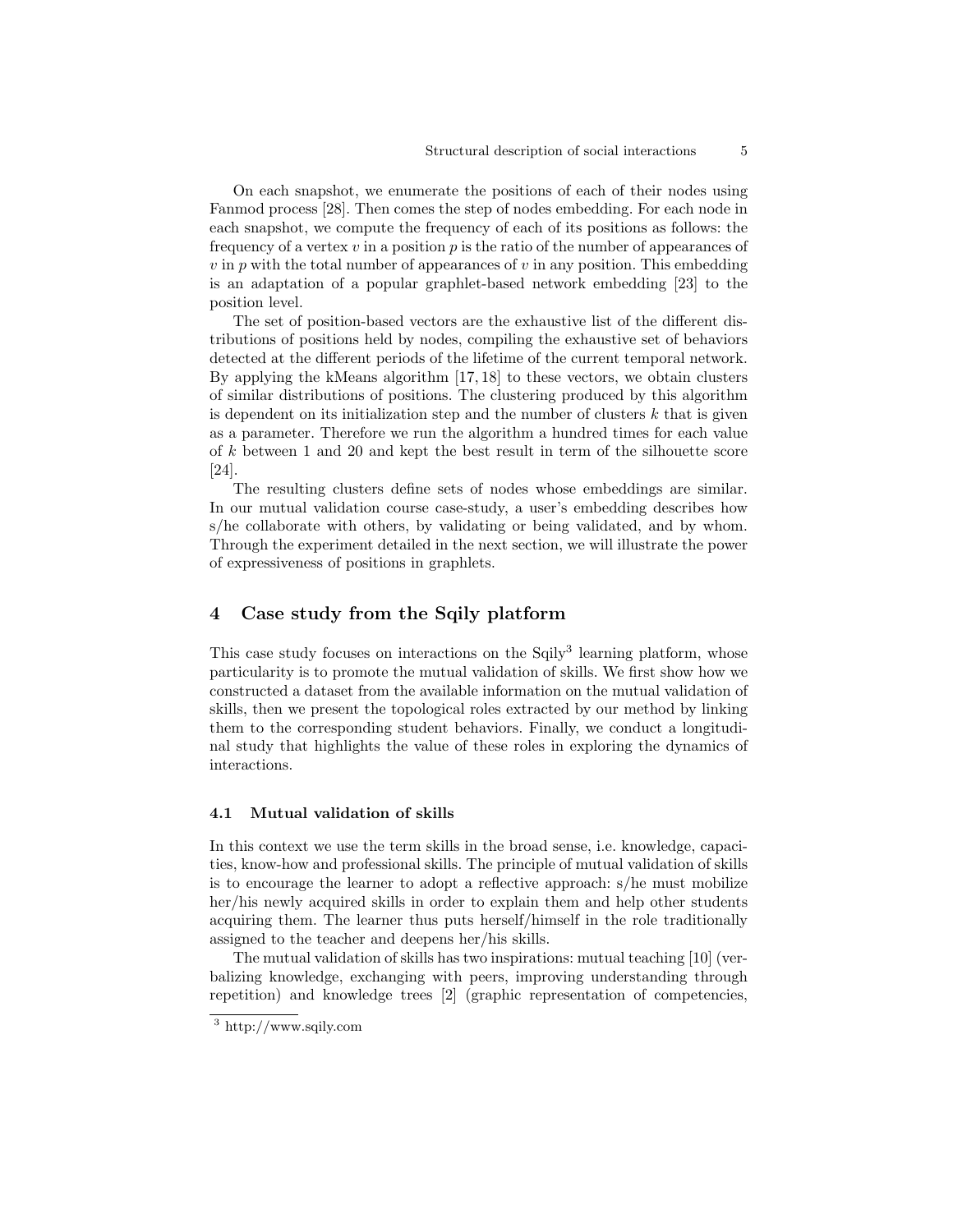6 Raphaël Charbey et al.

knowledge management, valuing expertise). According to these principles, the Sqily platform:

- allows to define a tree of skills,
- allows students who master a skill to create assessments and validate skills of others students.

#### 4.2 Dataset description

In this case study we analyze the behavior of students and teachers in terms of skills validation. Each course is modeled as a graph  $G$ ; edges  $(u, v, ts)$  represent mutual skill validations where the user  $u$  validates one skill of the user  $v$  at time ts.

Our dataset is comprised of 11 courses that have an average of 58 students. There is a strong involvement in mutual validation: 30% of the skills were created by students and 70% of the evaluations were done through peer-reviewing. However, students validated only 40% of the skills for which they started the activity sequence.

We arbitrarily set the size of the separating window between two snapshots at 15 days (parameter  $\delta$ ). It generated a total of 64 graphs distributed differently over the courses: they are divided in at least 1 and up to 19 phases, with an average of 3.6 phases. The phases last at least 1 day and up to 103 days, with a mean of 32 days. The snapshots have an average of 21 vertices and 60 edges but they are also very heterogeneous with a minimum of 3 vertices and 2 edges and a maximum of 102 vertices and 370 edges.

#### 4.3 Role characterization

The topological framework based on position enumeration led us to obtain roles, which positions frequencies are summarized in Table 1. We describe these roles by characterizing them with variables that were not used to define them: the proportion of teachers/students (see Table 2), the student peer-reviewed rate (average rate of evaluations made by peer students) and the commitment level (rank of skill acquisition in the course) (see Table 2). We present the roles obtained in two sets: the first includes the roles most involved in validating the skills of other learners, while the second includes roles concerned about getting validated.

#### Assessor oriented roles

– Expert The Expert has mastered a skill and validates a large number of other learners. These learners generally are validated by the Expert alone. This role mainly brings together teachers and learners who will embody the role of the teacher in one or more skills. It mainly corresponds to an assessor's behavior: 87% of its positions are the source of the edges. Moreover, they are those with the lowest skill acquisition rank, which highlights their early involvement in courses.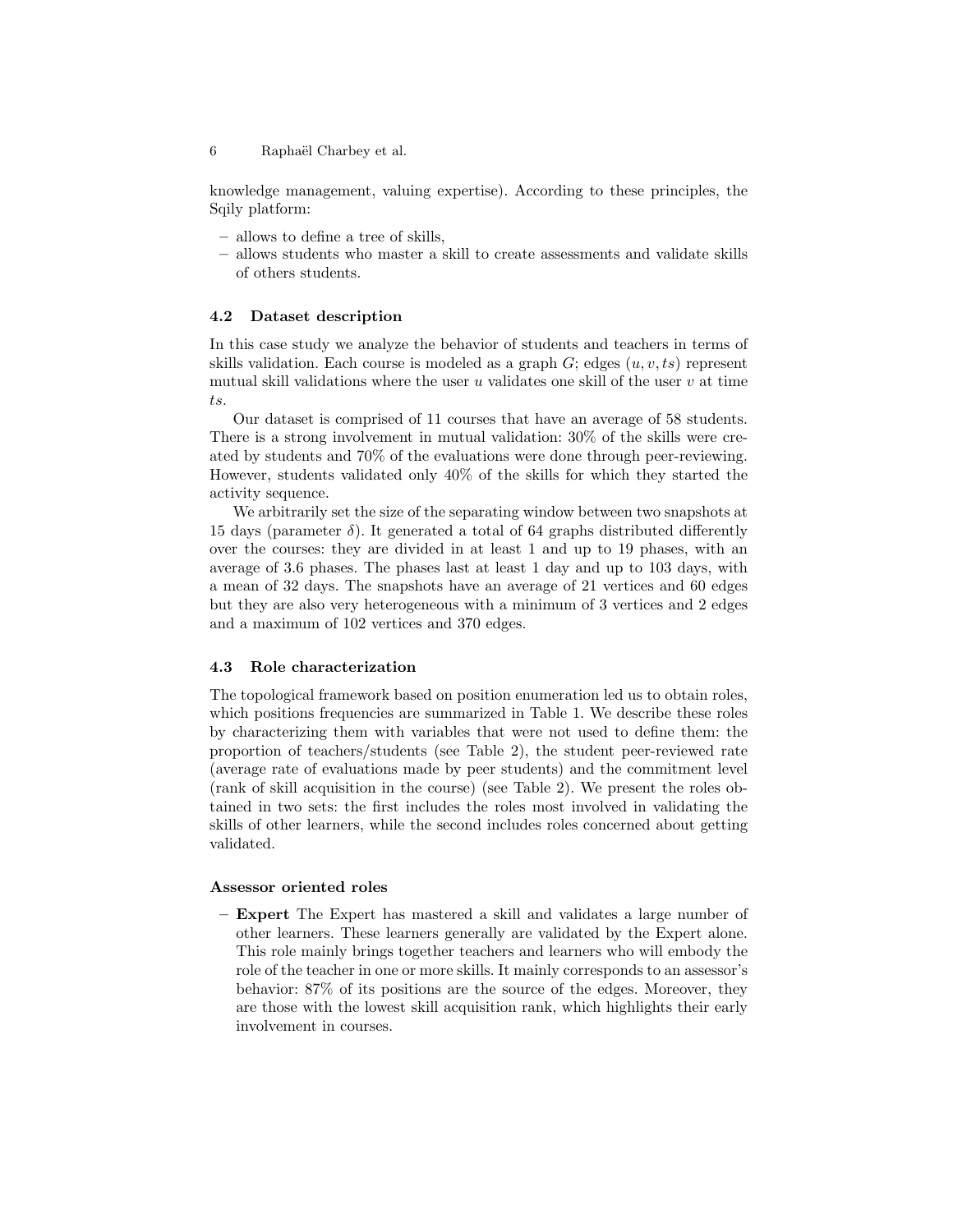Table 1. Roles description: Frequencies of positions within graphlets (multiplied per 100). The four left positions reflect active validation, the 3 positions in the middle of the table are intermediate ones, whereas the 4 ones on the right of the table represent passive postures in the validation process. The roles are also classified verticaly, depending on their ratio of teachers.

Assessor's positions Mixed positions Assessee's positions

| Peer Assessed Learner (Late) |    |    |   |    | $\overline{2}$ |   | 27 | 54 |  |
|------------------------------|----|----|---|----|----------------|---|----|----|--|
| Expert Assessed Learner      |    |    |   |    |                |   | 91 |    |  |
| Peer Assessed Learner        |    | ച  |   |    | $\overline{5}$ |   | 60 | 16 |  |
| Proxy Teacher                |    | 19 |   | 54 | 2              |   |    |    |  |
| Committed Learner            | 18 | 13 |   |    | 14             | റ | 22 | 5  |  |
| Expert                       | 64 |    | 5 |    | 5              |   | 3  |    |  |

Table 2. The left side of the table presents the distribution of roles among all courses according to student or teacher status. The right side characterizes them upon their commitment to the mutual validation of skills. Student peer-reviewed rate is the average rate of evaluations made by students. Skill acquisition rank orders the learners of a course in a normalized way (between 0 and 1).

|                              |     | <b>Students Teachers</b> | Student-reviewed Skill acquisition<br>rank (median)<br>rate (mean) |      |  |  |
|------------------------------|-----|--------------------------|--------------------------------------------------------------------|------|--|--|
| Expert                       | 14  | 40                       | 0.46                                                               | 0.27 |  |  |
| Proxy Teacher                | 44  | 3                        |                                                                    | 0.45 |  |  |
| Committed Learner            | 146 | 19                       | 0.75                                                               | 0.40 |  |  |
| Expert Assessed Learner      | 239 |                          | 0.34                                                               | 0.43 |  |  |
| Peer Assessed Learner        | 248 | 4                        | 0.79                                                               | 0.53 |  |  |
| Peer Assessed Learner (Late) | 39  |                          | 0.94                                                               | 0.74 |  |  |

- Proxy Teacher While holding the Proxy Teacher role, a user (mostly a student) focuses exclusively on validating the skills of her/his peers. The positions are concentrated on assessor's ones, with a majority of co-validation with another assessor (the Experts are conversely the only assessor most of the times). While being themselves validated, the users in this role never ask for peer-validation, which is consistent with their early involvement in the courses (like the Experts).
- Committed Learner The Committed Learner is balanced in her/his approach to mutual validation of competence: s/he quickly validates her/his skills (0.40 skill acquisition rank) and adopts a reflective approach over the same period by validating other learners. It is the second role with the highest number of teachers but also one of the most demanding in terms of student-review.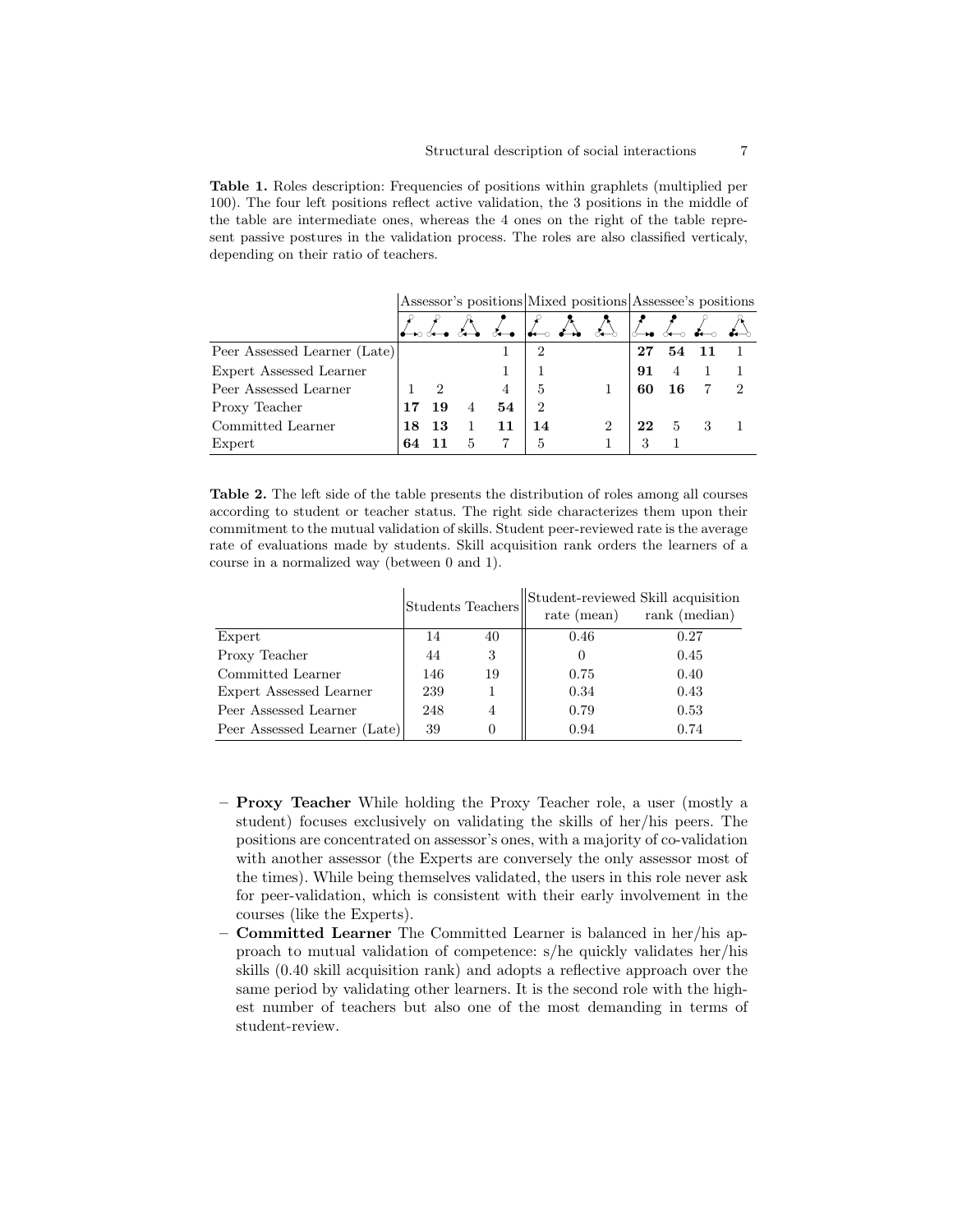#### Assessee oriented roles

– Expert Assessed Learner The Expert Assessed Learner is focused on getting assessed, and relies almost exclusively on an Expert. Indeed, 91% of their positions are in the target of the star  $\mathcal{L}_{\bullet}$  and they have a low student-reviewed rate (0.34). This role is played by students (all occurrences but one) who obtain their skills rather quickly (0.43 skill acquisition rank) which may indicate that they have had no choice but to ask their teacher for validation.

– Peer Assessed Learner The Peer Assessed Learner is mainly focused on receiving validation of her/his skills and relies mainly on students to do so. S/He's mostly validated within the star pattern  $\mathcal{L}_{\bullet}$ , but also appears in  $\mathcal{L}_{\infty}$  and  $\mathcal{L}_{\infty}$ . This role is played by students (248 over 252) who acquire their skills more slowly (0.53 skill acquisition rank) than Expert Assessed Learners.

– Peer Assessed Learner (Late) This role includes a sub-category of Peer Assessed Learners who validate their skills later relatively to others. Their positions are distributed among the assessee's positions with a high rate of  $\mathcal{L}_{\infty}$  (transitively validated). These students are the last ones to validate skills (0.74 skill acquisition rank), which allows their validators (94% of students) to validate some skills before proposing their own assessments.

This topological description, combined with behavioral indicators, highlights the variety of roles taken by students and teachers throughout a course. These roles make it possible to suggest several hypotheses about learners' behavior. To do so, it is interesting to investigate the changes in roles during the different phases of the course. Therefore we provide a longitudinal study through a Sankey diagram, a visualization tool allowing to describe node flows between different steps [15].

#### 4.4 Examples of a course's dynamics

Figure 2 depicts the evolution of roles (each color line) within the phases (each vertical line) of one of the courses. It is interesting to note that the course begins with a first phase where the teacher, in Expert role, validates skills to some Expert Assessed Learners. In a second phase, more students arrive. They occupy all different roles and many Expert Assessed Learners from the first phase are now acting as Experts and Committed Learners.

We also may focus on some specific phases, for instance phases  $9 \text{ et } 10$ , whose networks  $G_9$  and  $G_{10}$  are showed in Figure 2. In phase 9, that lasts 10 days, a student, user 54, is acting as an Expert, i.e. as a source of many stars  $\mathcal{L}_{\infty}$ , since he or she is the only assessor of several other students. The teacher, user 5, appears as a Committed Learner since s/he shares a lot of co-assessor's positions (all the students s/he validated are co-validated by other users) and in the first position of the transitivity subgraph  $\stackrel{\circ}{\leftarrow}$  with user 54 next to him  $\stackrel{\circ}{\leftarrow}$ .

<sup>8</sup> Raphaël Charbey et al.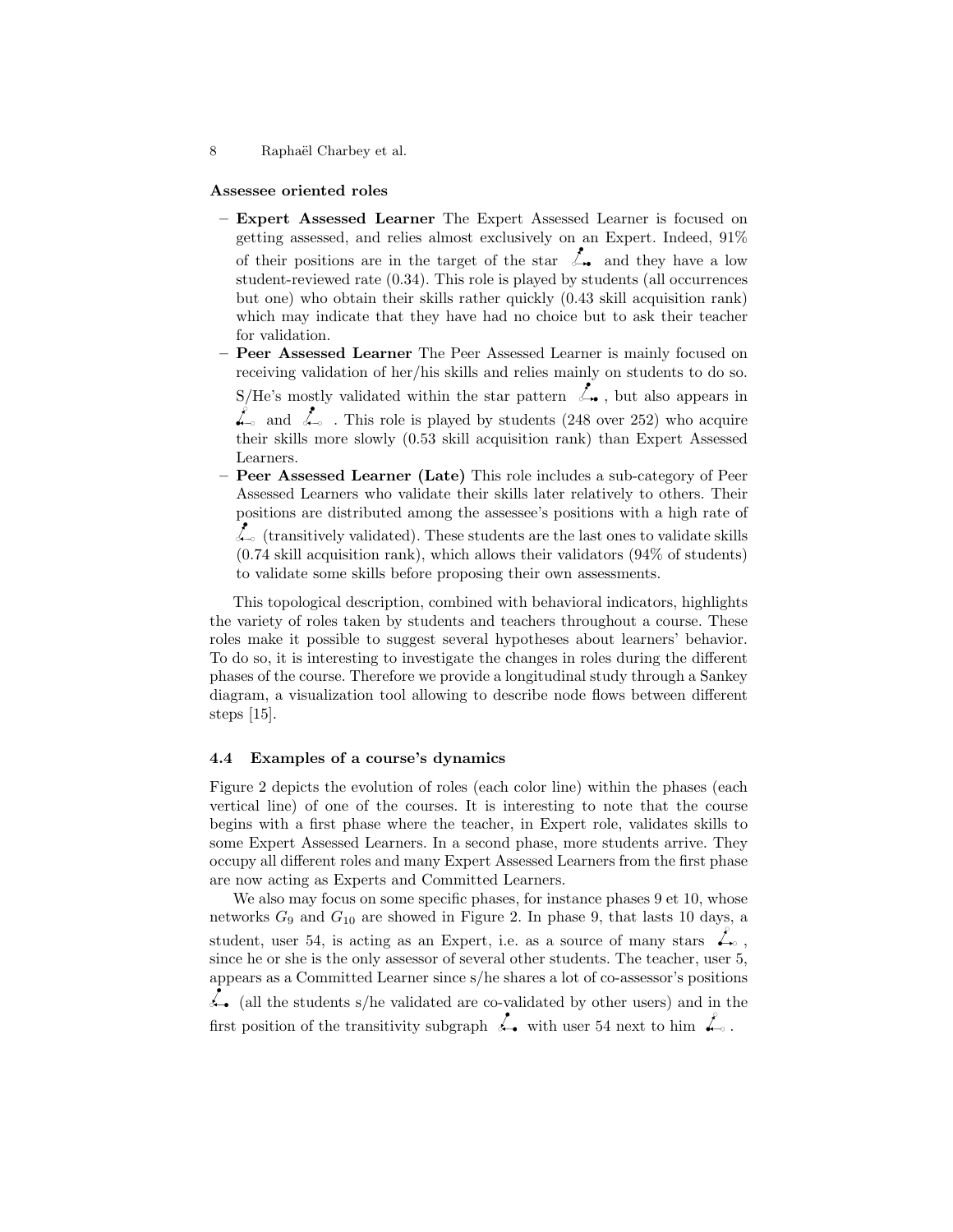

Fig. 2. The Sankey diagram representing the evolution of roles through the 14 phases of the course and the networks representing the validations that occurred during phases 9 and 10. Edge width depicts the number of validations (not taken into account in our measures).

Phase 10 arrives 35 days after phase 9 and lasts 11 days. As the teacher got a central position, s/he also occupies the Expert role again. Meanwhile, phase 9's very active user 54 has disappeared. Two students, 55 and 390, act as Proxy Teachers since they appear in the central position of star and in the co-assessor's position. Note that between the two phases, most of the students that were considered as Peer Assessed Learners have moved to Proxy Teachers, and are then validating their classmates.

#### 4.5 Overall role evolution

In a complementary way, we finally consider the overall transitions between roles. For each user u, we filter the snapshots  $G_t$  where u is active. From the roles occupied by  $u$  in each of these graphs, we get a sequence of roles. For each user, we can thus compute the number of times he or she passes from a role to another.

The overall role transition, depicted in Figure 3. A first remark is that most of the roles are somehow flexible even though most of the students seem to os-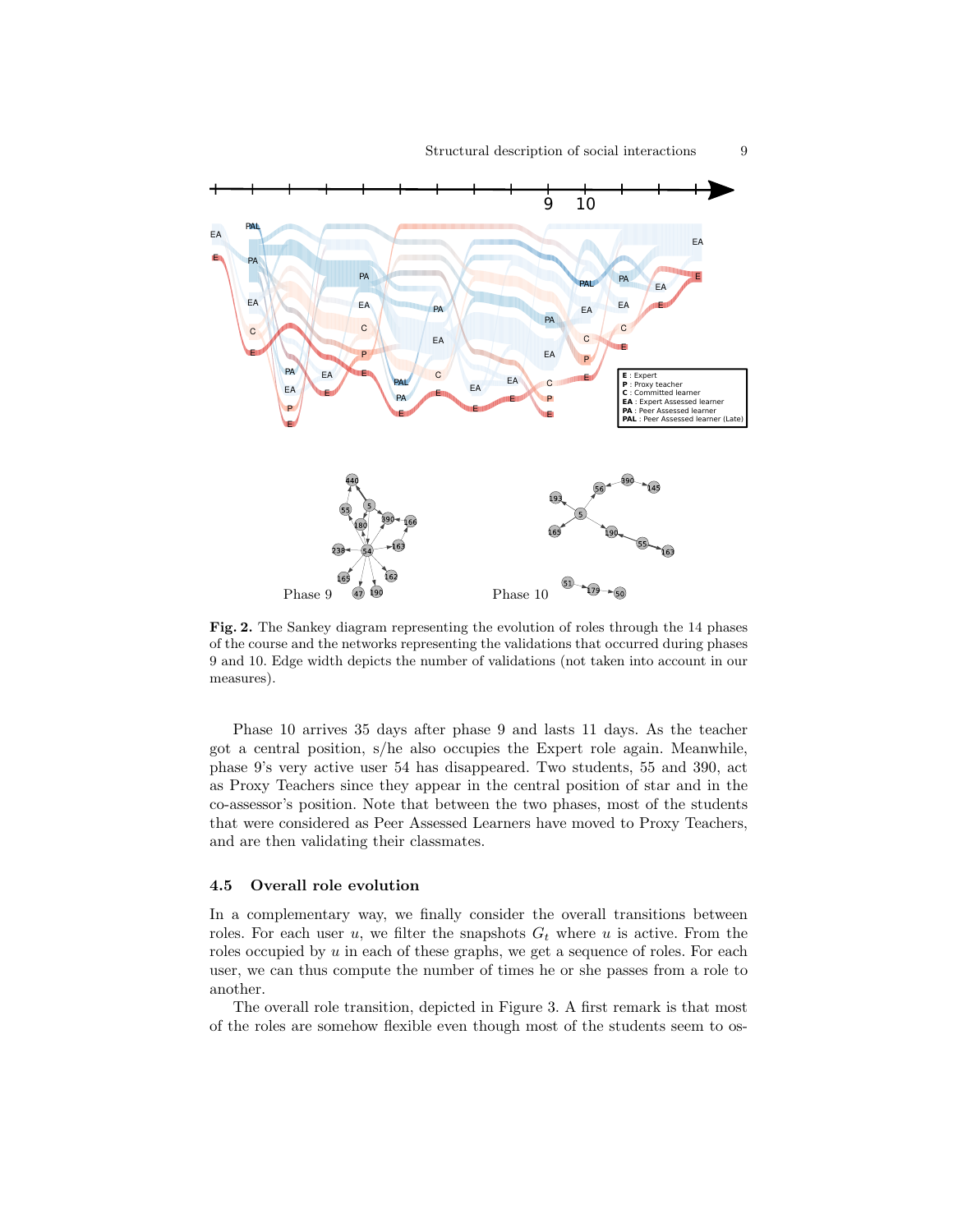#### Committed Expert Assessed Peer Assessed Peer Assessed Expert Proxy Teacher Learner (Late) Learner Learner Learner  $\overline{21}$ 53  $\overline{q}$  $\overline{q}$  $\overline{q}$  $\theta$ Expert 50  $\overline{0}$ Proxy Teacher 6 6 40 evolution Committed  $11$ 18 31 18 21  $\mathbf 0$ Learner Source role Percentage of e<br>from source to ta Expert Assessed  $\overline{3}$  $\overline{9}$  $12$ 53  $17$  $6\overline{6}$ Learner m Peer Assessed<br>Learner  $\overline{5}$ 16  $11$ 52 15  $\overline{1}$  $10$ Peer Assessed  $\mathbf 0$  $\,0\,$ 64  $14$  $14\,$  $\overline{7}$ Learner (Late) Target role

#### 10 Raphaël Charbey et al.

Fig. 3. Percentage of evolution from one role to another

cillate between roles Expert Assessed Learner and Peer Assessed Learner, which mainly differ from their propensity to be validated by the teacher. Note however that these roles also partly lead to the more active ones—Proxy Teacher and Committed Learner. Thus following the evolution of these roles could be a deeper insight.

Let us notice that the role Expert Assessed Learner seems to be a sink for other student roles: more than 50% of the Expert Assessed Learners (Late or not) and the Peer Assessed ones become Expert Assessed Learners in the next phase. In the meanwhile, as said before, this role is not trapping the students in an posture of being evaluated by a teacher and leads also to assessor's positions. Its central position in the transition table invites for further investigations.

Concerning the assessors, it is notable that the occupiers of roles Expert and Committed Learners flow to every other roles except for the Expert Assessed Learner (Late) who are the last to validate their skills. Here it could be interesting to separate the students from the teachers in order to see if the latter ones are even more strictly confined to assessor's positions (and which ones), or conversely if teachers sometimes become assesses.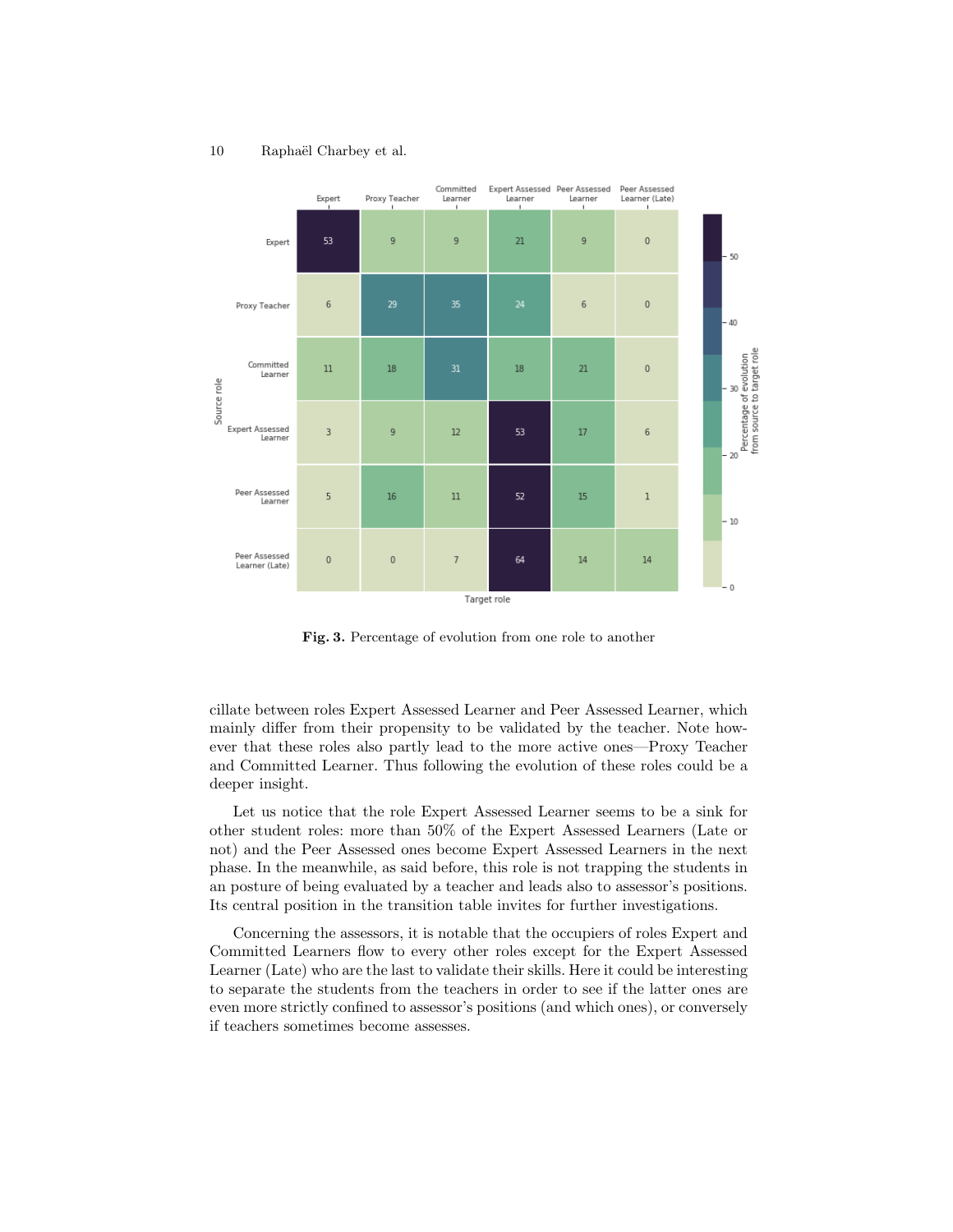#### 5 Conclusion

We have introduced a methodology to detect roles in temporal networks. We have proposed a general framework for the development of a position-based embedding of nodes in snapshots. Thus a sequence of embedding reflects the evolution of topological roles that nodes occupy at different stages of an interaction network. We have illustrated this methodology on a case study based on the learning analytics field and demonstrated the power of expressiveness of graphlets and position-based embeddings.

Our work opens a number of avenues for additional research. Within a course, the teacher may authorize the self-assessment of skills. Enumerating graphlets with loops would reveal the influence of self-evaluation on the peer review mechanism. Within a curriculum it could be interesting to observe the evolution of a student's behaviour, and especially to use graphlets for the early detection of drop-out risk, which is a particularly important subject in the field of learning analytics that we have not yet addressed.

Another follow-up is the use of another kind of graphlets to track role through snapshots in order to compare the results. These graphlets could be size-4 graphlets, others graphlets from literature [14] or disconnected graphlets [25], for instance. Another possible approach would be to focus on position transitions to characterize the role of each user through time.

#### References

- 1. Araujo, M., Papadimitriou, S., Günnemann, S., Faloutsos, C., Basu, P., Swami, A., Papalexakis, E.E., Koutra, D.: Com2: fast automatic discovery of temporal ('comet') communities. In: Pacific-Asia Conference on Knowledge Discovery and Data Mining. pp. 271–283. Springer (2014)
- 2. Authier, M., Lévy, P.: Les arbres de connaissances. La Découverte, Paris (1999), https://www.cairn.info/les-arbres-de-connaissances--9782707130440.htm
- 3. Braha, D., Bar-Yam, Y.: Time-dependent complex networks: Dynamic centrality, dynamic motifs, and cycles of social interactions. In: Adaptive Networks, pp. 39–50. Springer (2009)
- 4. Cela, K.L., Sicilia, M.A., Sánchez, S.: Social network analysis in e-learning environments: A preliminary systematic review. Educational Psychology Review 27(1), 219–246 (2015)
- 5. Charbey, R., Prieur, C.: Stars, holes, or paths across your facebook friends: A graphlet-based characterization of many networks. Network Science pp. 1–22 (2019)
- 6. Dalsgaard, C.: Social software: E-learning beyond learning management systems. European Journal of Open, Distance and e-learning 9(2) (2006)
- 7. Dillenbourg, P.: What do you mean by collaborative learning? (1999)
- 8. Dunlavy, D.M., Kolda, T.G., Acar, E.: Temporal link prediction using matrix and tensor factorizations. ACM Transactions on Knowledge Discovery from Data (TKDD) 5(2), 10 (2011)
- 9. Ferguson, R., Shum, S.B.: Social learning analytics: five approaches. In: Proceedings of the 2nd international conference on learning analytics and knowledge. pp. 23–33. ACM (2012)